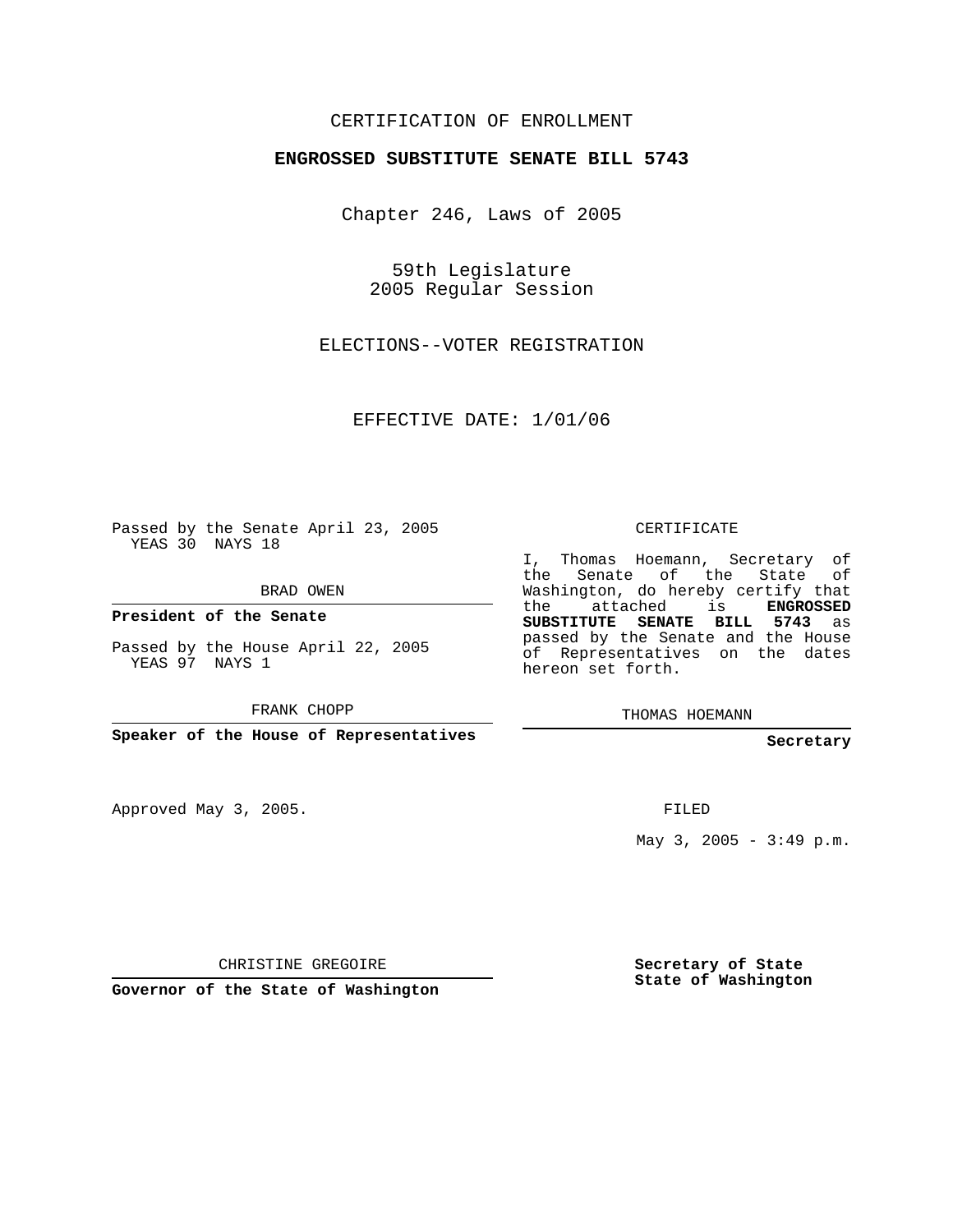## **ENGROSSED SUBSTITUTE SENATE BILL 5743** \_\_\_\_\_\_\_\_\_\_\_\_\_\_\_\_\_\_\_\_\_\_\_\_\_\_\_\_\_\_\_\_\_\_\_\_\_\_\_\_\_\_\_\_\_

\_\_\_\_\_\_\_\_\_\_\_\_\_\_\_\_\_\_\_\_\_\_\_\_\_\_\_\_\_\_\_\_\_\_\_\_\_\_\_\_\_\_\_\_\_

AS RECOMMENDED BY THE CONFERENCE COMMITTEE

Passed Legislature - 2005 Regular Session

#### **State of Washington 59th Legislature 2005 Regular Session**

**By** Senate Committee on Government Operations & Elections (originally sponsored by Senators Kastama, Roach, Fairley, Benson, Berkey, Haugen, McAuliffe, Shin, Parlette, Keiser, Mulliken and Rockefeller; by request of Secretary of State)

READ FIRST TIME 02/25/05.

 AN ACT Relating to voter registration procedures; amending RCW 29A.08.010, 29A.08.030, 29A.08.107, 29A.08.110, 29A.08.115, 29A.08.125, 29A.08.145, 29A.08.210, 29A.08.250, 29A.08.330, 29A.08.520, 29A.08.651, 29A.08.710, 29A.08.720, 29A.08.775, 29A.40.091, 29A.84.140, 46.20.118, and 46.20.155; reenacting and amending RCW 29A.08.740; adding a new section to chapter 10.64 RCW; adding new sections to chapter 29A.08 RCW; repealing RCW 29A.08.155 and 29A.08.730; and providing an effective date.

9 BE IT ENACTED BY THE LEGISLATURE OF THE STATE OF WASHINGTON:

10 NEW SECTION. **Sec. 1.** A new section is added to chapter 10.64 RCW 11 to read as follows:

12 When a person is convicted of a felony, the court shall require the 13 defendant to sign a statement acknowledging that:

14 (1) The defendant's right to vote has been lost due to the felony 15 conviction;

16 (2) If the defendant is registered to vote, the voter registration 17 will be canceled;

18 (3) The right to vote may be restored by: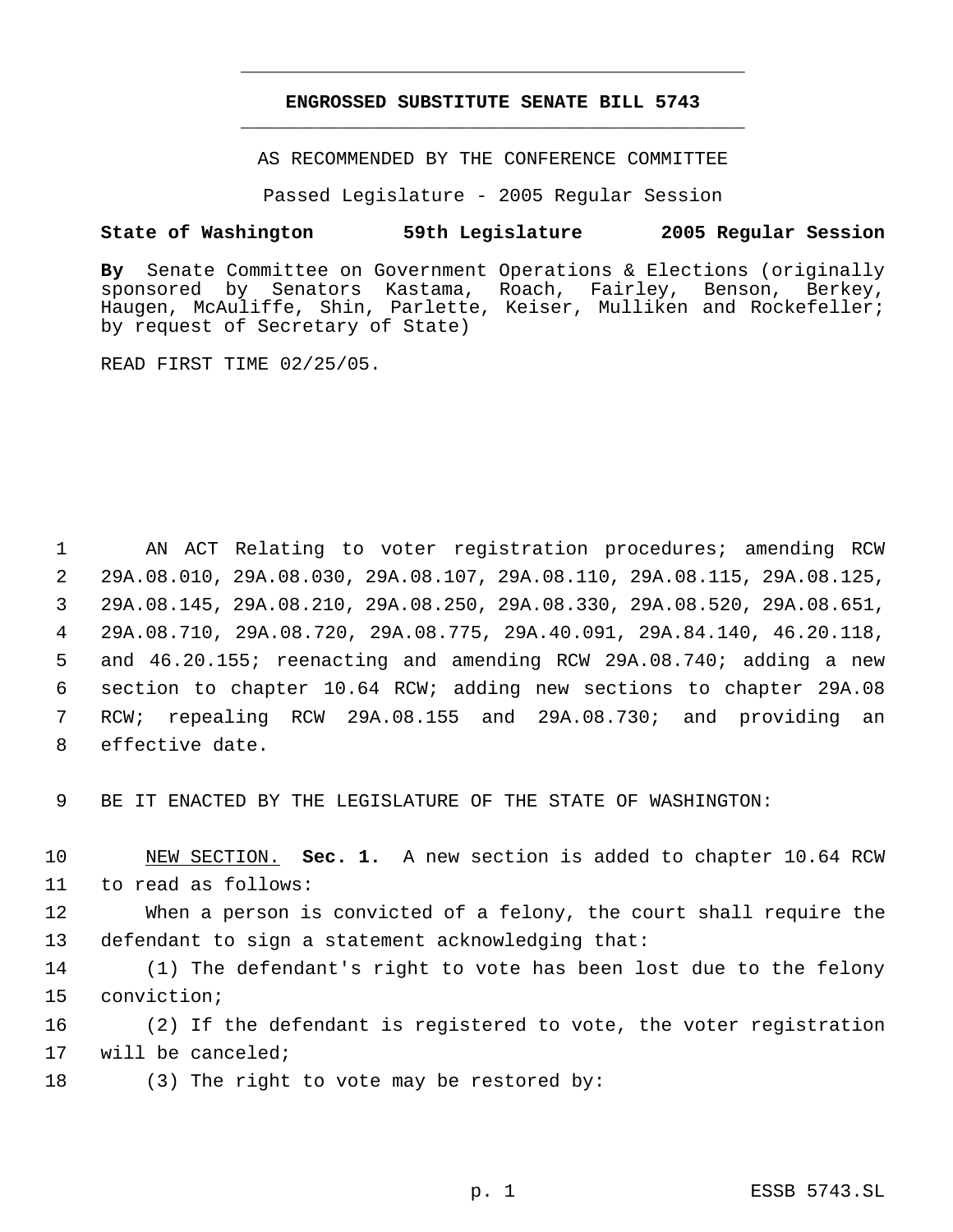(a) A certificate of discharge issued by the sentencing court, as provided in RCW 9.94A.637;

 (b) A court order issued by the sentencing court restoring the right, as provided in RCW 9.92.066;

 (c) A final order of discharge issued by the indeterminate sentence review board, as provided in RCW 9.96.050; or

 (d) A certificate of restoration issued by the governor, as provided in RCW 9.96.020; and

 (4) Voting before the right is restored is a class C felony under RCW 29A.84.660.

 **Sec. 2.** RCW 29A.08.010 and 2004 c 267 s 102 are each amended to read as follows:

 As used in this chapter: "Information required for voter registration" means the minimum information provided on a voter registration application that is required by the county auditor in order to place a voter registration applicant on the voter registration 17 rolls. This information includes ((the applicant's)):

18 (1) Name((<del>, complete residence</del>));

19  $(2)$  Residential address( $(\tau)$ );

20 (3) Date of birth $((\tau))^i$ 

21 (4) Washington state driver's license number( $(\tau)$ ) or Washington 22 state identification card number, or the last four digits of the 23 applicant's Social Security number( $(\tau)$ ) if the applicant does not have a Washington state driver's license or Washington state identification card;

 $(5)$  A signature attesting to the truth of the information provided 27 on the application( $(\tau)$ ) *i* and

 (6) A check or indication in the box confirming the individual is a United States citizen.

 If the individual does not have a driver's license, state 31 identification card, or Social Security number, the registrant must be 32 issued a unique voter registration number ((and)) in order to be placed on the voter registration rolls. All other information supplied is ancillary and not to be used as grounds for not registering an applicant to vote. Modification of the language of the official Washington state voter registration form by the voter will not be accepted and will cause the rejection of the registrant's application.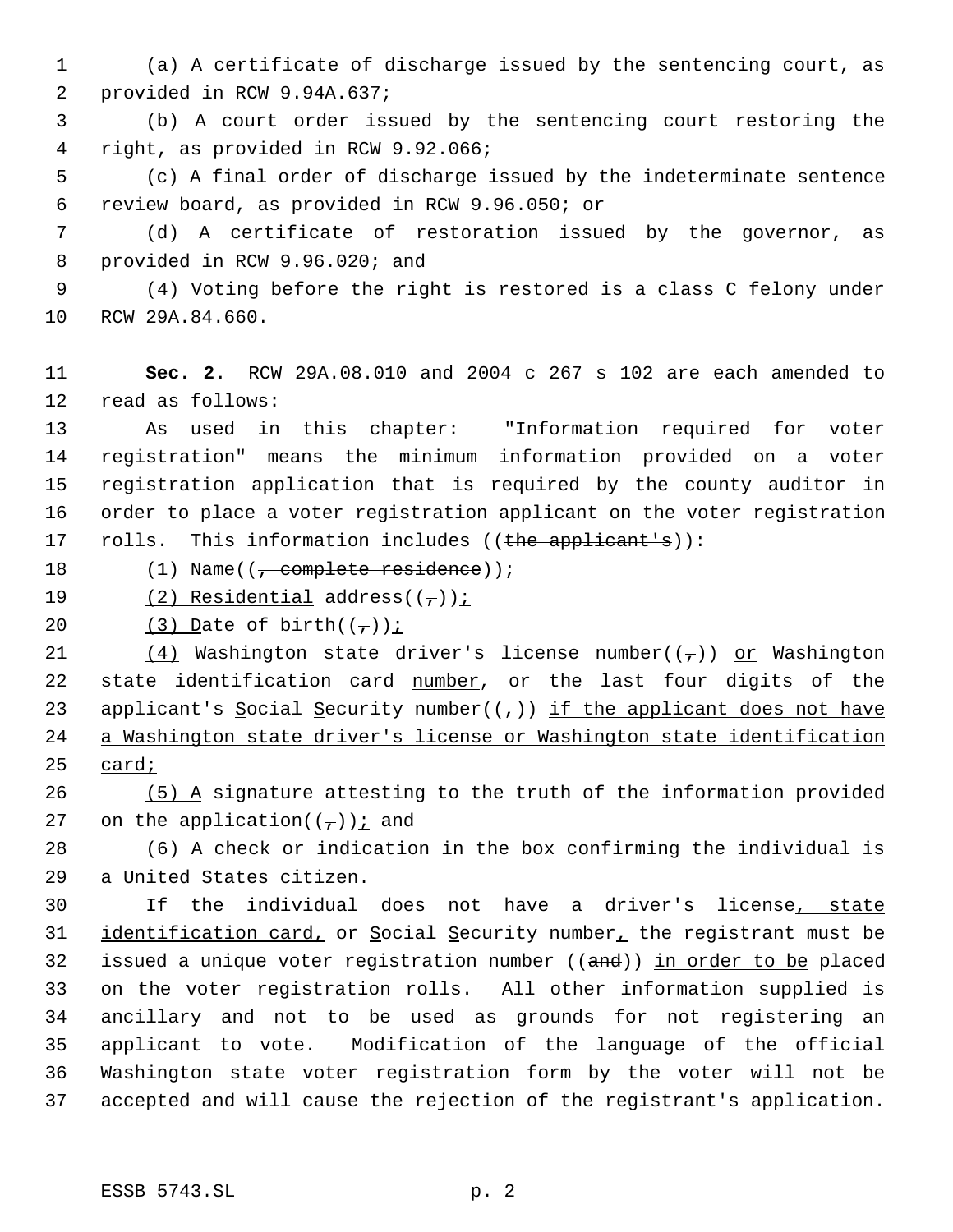**Sec. 3.** RCW 29A.08.030 and 2004 c 267 s 104 are each amended to read as follows:

 The definitions set forth in this section apply throughout this chapter, unless the context clearly requires otherwise.

 (1) "Verification notice" means a notice sent by the county auditor or secretary of state to a voter registration applicant and is used to verify or collect information about the applicant in order to complete 8 the registration. The verification notice must be designed to include 9 a postage prepaid, preaddressed return form by which the applicant may verify or send information.

 (2) "Acknowledgement notice" means a notice sent by nonforwardable mail by the county auditor or secretary of state to a registered voter to acknowledge a voter registration transaction, which can include initial registration, transfer, or reactivation of an inactive registration. An acknowledgement notice may be a voter registration card.

 (3) "Confirmation notice" means a notice sent to a registered voter by first class forwardable mail at the address indicated on the voter's permanent registration record and to any other address at which the county auditor or secretary of state could reasonably expect mail to be received by the voter in order to confirm the voter's residence 22 address. The confirmation notice must be designed ((so that the voter 23 may update his or her current residence address)) to include a postage prepaid, preaddressed return form by which the registrant may verify the address information.

 **Sec. 4.** RCW 29A.08.107 and 2004 c 267 s 106 are each amended to read as follows:

 (1) The secretary of state must review the information provided by 29 each voter registration applicant to ensure that ((either)) the 30 provided driver's license number, state identification card number, or 31 (( $the$ )) last four digits of the Social Security number match the information maintained by the Washington department of licensing or the 33 Social Security administration. If a match cannot be made, the 34 secretary of state or county auditor must correspond with the applicant to resolve the discrepancy.

 (2) If the applicant fails to respond to any correspondence required in this section to confirm information provided on a voter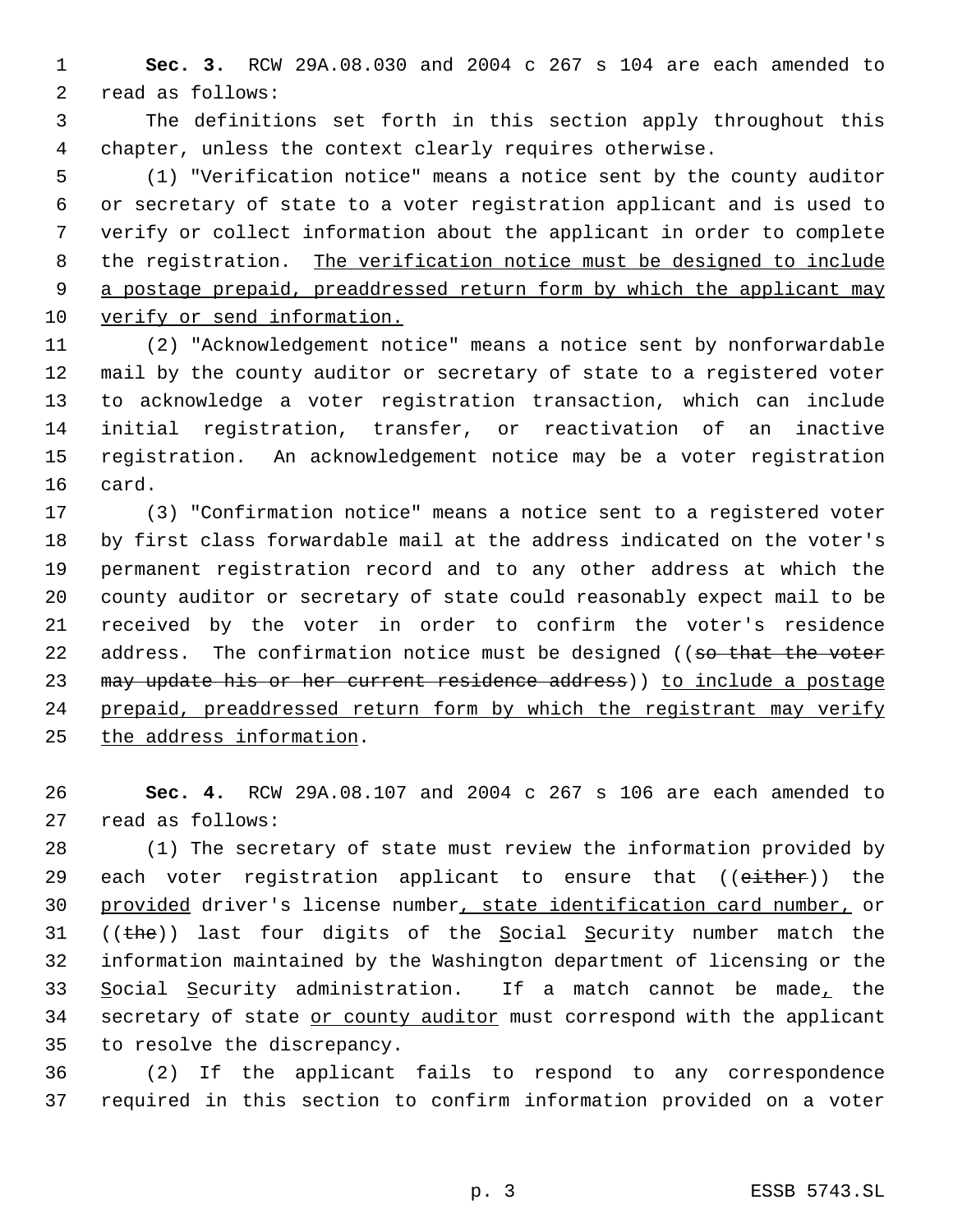1 registration application( $(\tau)$ ) within ((thirty)) forty-five days, the 2 applicant will not be registered to vote. The secretary of state shall 3 forward the application to the appropriate county auditor for document 4 storage.

5 (3) Only after the secretary of state has confirmed that ((an 6 applicant's)) the provided driver's license number, state 7 identification card number, or ((the)) last four digits of the 8 applicant's Social Security number match existing records with the 9 Washington department of licensing or the Social Security 10 administration, or determined that the applicant does not have 11 ((either)) a driver's license number, state identification card number, 12 or Social Security number may the applicant be placed on the official 13 list of registered voters.

 (4) In order to prevent duplicate registration records, all complete voter registration applications must be screened against existing voter registration records in the official statewide voter 17 registration list. If a match of an existing record is found in the official list, the record must be updated with the new information provided on the application. If the new information indicates that the 20 voter has changed his or her county of residence, the application must be forwarded to the voter's new county of residence for processing.

22 **Sec. 5.** RCW 29A.08.110 and 2004 c 267 s 107 are each amended to 23 read as follows:

24 (1) ((On receipt of an application for voter registration, the 25 county auditor shall review the application to determine whether the 26 information supplied is complete.)) An application is considered 27 complete only if it contains the applicant's name, complete valid 28 residence address, date of birth,  $((and))$  signature attesting to the 29 truth of the information provided, a mark in the check-off box 30 confirming United States citizenship, and an indication ((the license 31 information)) that the provided driver's license number, state 32 identification card number, or Social Security number has been 33 confirmed by the secretary of state. If it is not complete, the 34 auditor shall promptly mail a verification notice of the deficiency to 35 the applicant. This verification notice shall require the applicant to 36 provide the missing information. If the verification notice is not 37 returned by the applicant within forty-five days or is returned as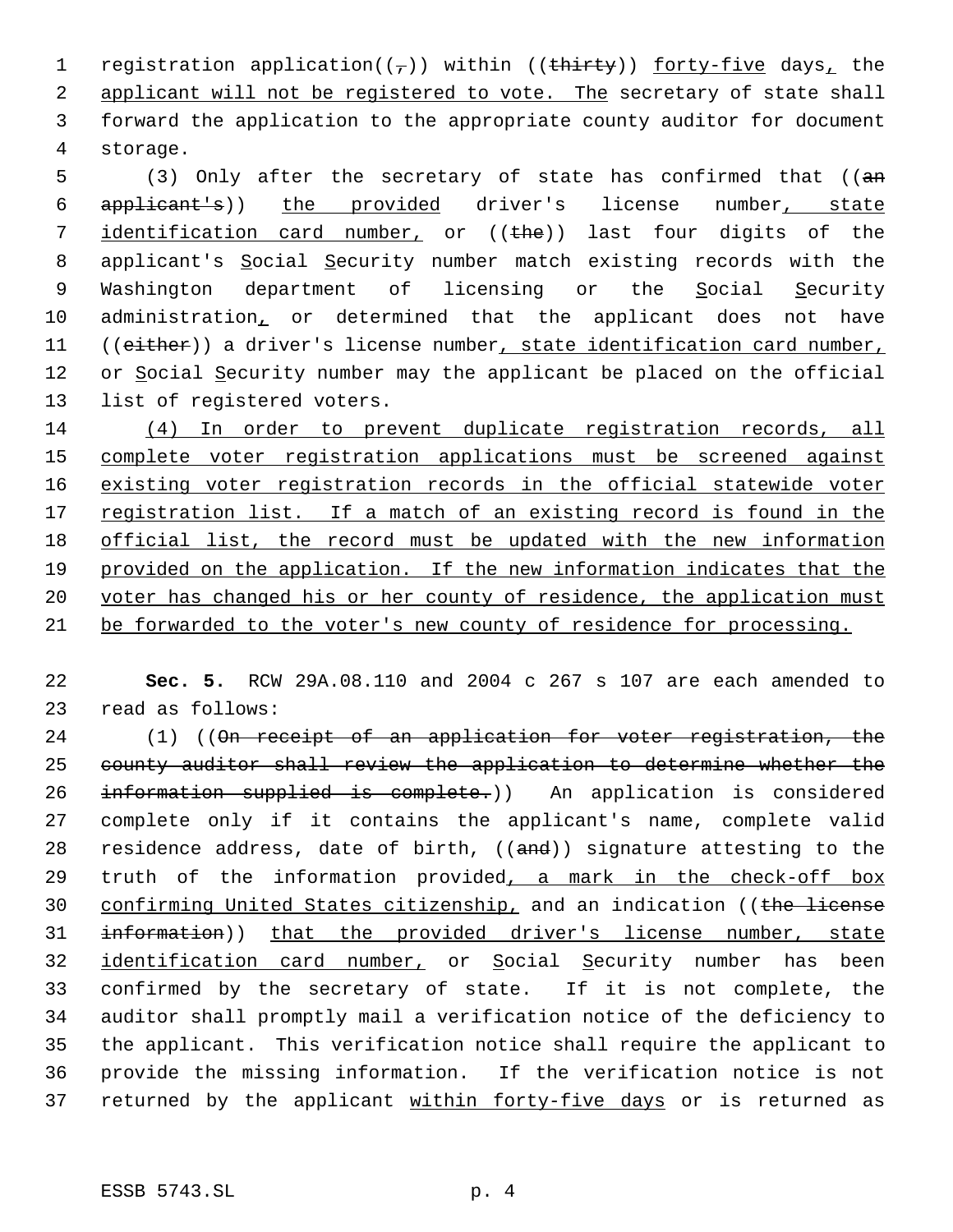1 undeliverable ((the auditor shall not place)), the name of the 2 applicant shall not be placed on the ((county voter)) official list of 3 registered voters. If the applicant provides the required verified information, the applicant shall be registered to vote as of the 5 original date of mailing ((of the original voter registration application)) or date of delivery, whichever is applicable.

 (2) ((In order to prevent duplicate registration records, all complete voter registration applications must be screened against existing voter registration records in the official statewide voter registration list. If a match of an existing record is found in the official list the record must be updated with the new information 12 provided on the application. If the new information indicates that the 13 voter has changed his or her county of residence, the application must 14 be forwarded to the voter's new county of residence for processing. If 15 the new information indicates that the voter remains in the same county 16 of residence or if the applicant is a new voter the application must be 17 processed by the county of residence.

 $(3)$ )) If the information required in subsection (1) of this section is complete, the applicant is considered to be registered to vote as of 20 the original date of mailing or date of delivery, whichever is applicable. The auditor shall record the appropriate precinct identification, taxing district identification, and date of registration on the voter's record in the state voter registration list. Within forty-five days after the receipt of an application but no later than seven days before the next primary, special election, or general election, the auditor shall send to the applicant, by first class mail, an acknowledgement notice identifying the registrant's precinct and containing such other information as may be required by the secretary of state. The postal service shall be instructed not to forward a voter registration card to any other address and to return to 31 the auditor any card which is not deliverable. ((If the registrant has indicated on the form that he or she is registered to vote within the county but has provided a new address within the county that is for voter registration purposes, the auditor shall transfer the voter's registration.

36  $(4)$ ) (3) If an acknowledgement notice card is properly mailed as required by this section to the address listed by the voter as being the voter's mailing address and the notice is subsequently returned to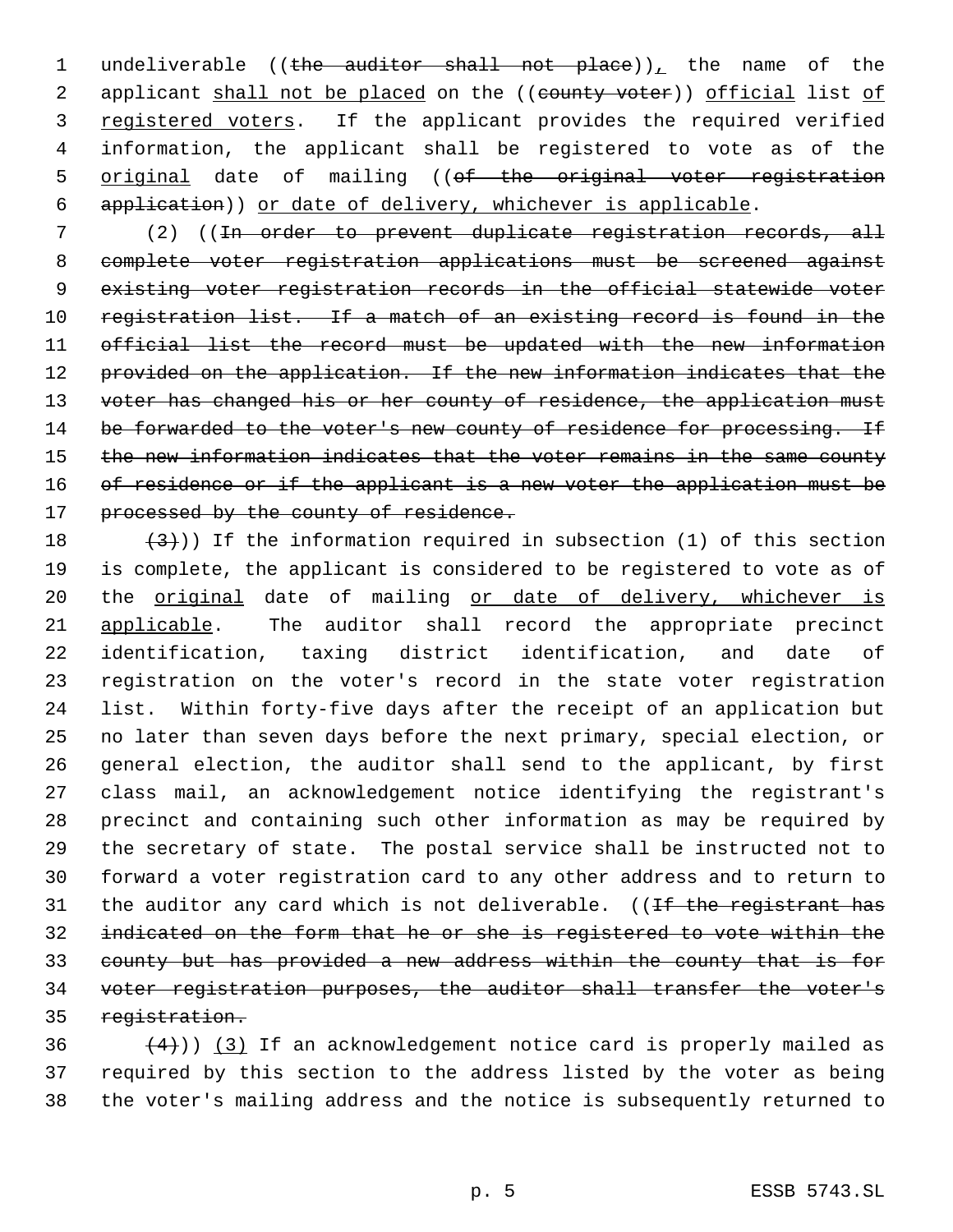the auditor by the postal service as being undeliverable to the voter at that address, the auditor shall promptly send the voter a confirmation notice. The auditor shall place the voter's registration on inactive status pending a response from the voter to the confirmation notice.

 NEW SECTION. **Sec. 6.** A new section is added to chapter 29A.08 RCW to read as follows:

 No person registering to vote, who meets all the qualifications of a registered voter in the state of Washington, shall be disqualified because of a nontraditional address being used as a residence address. Voters using such an address will be registered and assigned to a precinct based on the location provided. Voters without a traditional address will be registered at the county courthouse, city hall, or other public building near the area that the voter considers his or her residence. Registering at a nontraditional address will not disqualify a voter from requesting ongoing absentee voter status if the voter designates a valid mailing address.

 For the purposes of this section, "nontraditional address" includes shelters, parks, or other identifiable locations that the voter deems to be his or her residence.

 NEW SECTION. **Sec. 7.** A new section is added to chapter 29A.08 RCW to read as follows:

 (1) If a voter who registered by mail indicates on the voter registration form that he or she does not have a Washington state driver's license, Washington state identification card, or Social Security number, he or she must provide one of the following forms of identification the first time he or she votes after registering:

(a) Valid photo identification;

 (b) A valid enrollment card of a federally recognized Indian tribe in Washington state;

- (c) A copy of a current utility bill;
- (d) A current bank statement;

(e) A copy of a current government check;

(f) A copy of a current paycheck; or

 (g) A government document that shows both the name and address of the voter.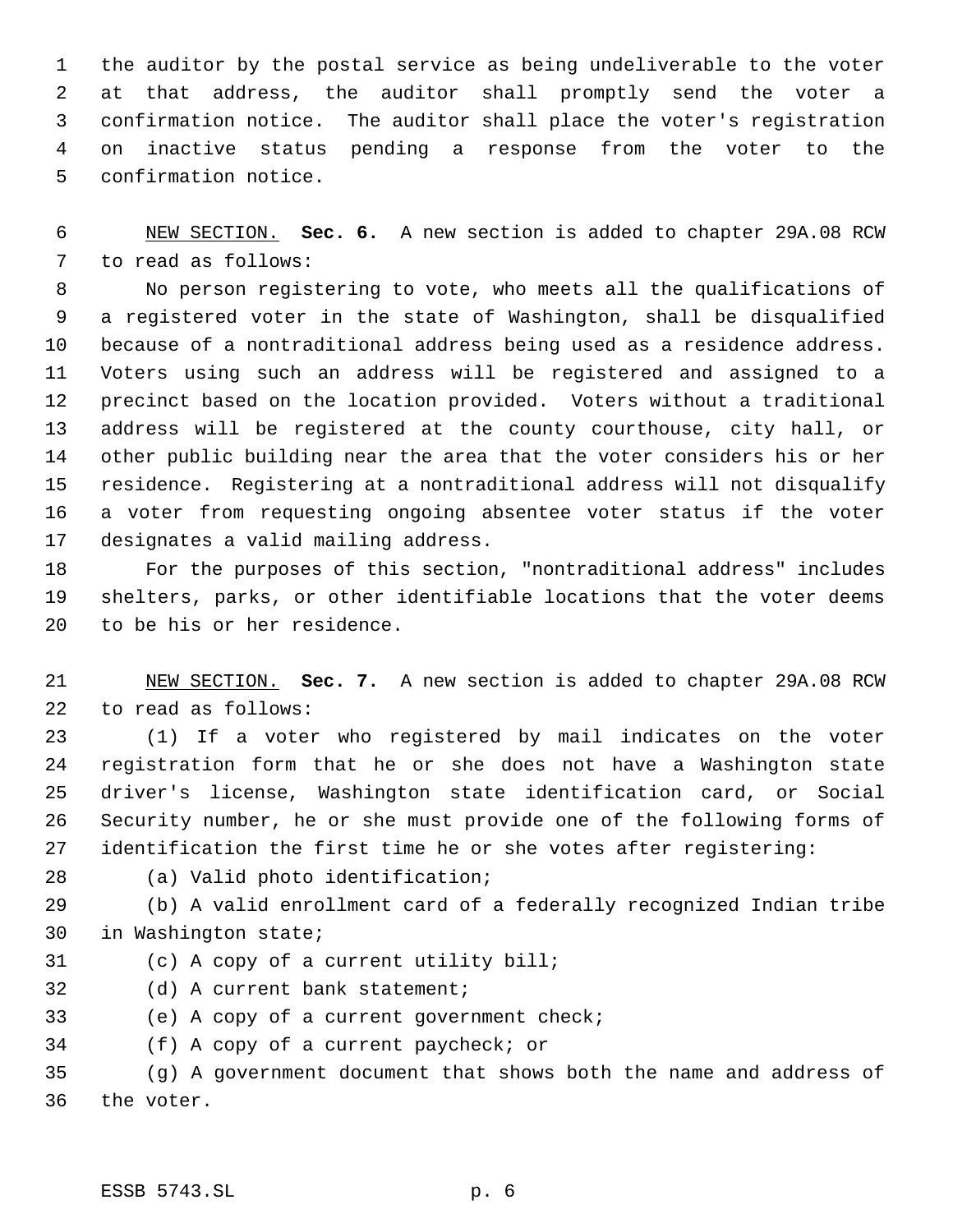(2) If the voter fails to provide one of the above forms of identification prior to or at the time of voting, the ballot must be treated as a provisional ballot regardless of whether the voter is voting at a poll site or by mail. The ballot may only be counted if the voter's signature on the outside envelope matches the signature in the voter registration records.

 (3) The requirements of this section do not apply to an out-of- state, overseas, or service voter who registers to vote by signing the return envelope of the absentee ballot.

 **Sec. 8.** RCW 29A.08.115 and 2004 c 267 s 108 are each amended to read as follows:

 A person or organization collecting voter registration application forms must transmit the forms to the secretary of state or a 14 ((designee)) county auditor at least once weekly. The registration 15 date on such forms will be the date they are received by the secretary 16 of state or county auditor.

 **Sec. 9.** RCW 29A.08.125 and 2004 c 267 s 110 are each amended to read as follows:

 (1) Each county auditor shall maintain a computer file containing a copy of each record of all registered voters within the county contained on the official statewide voter registration list for that county.

 (2) The secretary of state shall at least quarterly review and update the records of all registered voters on the official statewide voter registration data base to make additions and corrections.

26 (3) The computer file must include, but not be limited to, each voter's last name, first name, middle initial, date of birth, residence address, gender, date of registration, applicable taxing district and precinct codes, and the last date on which the individual voted.

 (4) The county auditor shall subsequently record each consecutive date upon which the individual has voted and retain all such consecutive dates.

 **Sec. 10.** RCW 29A.08.145 and 2004 c 267 s 113 are each amended to read as follows:

This section establishes a special procedure which an elector may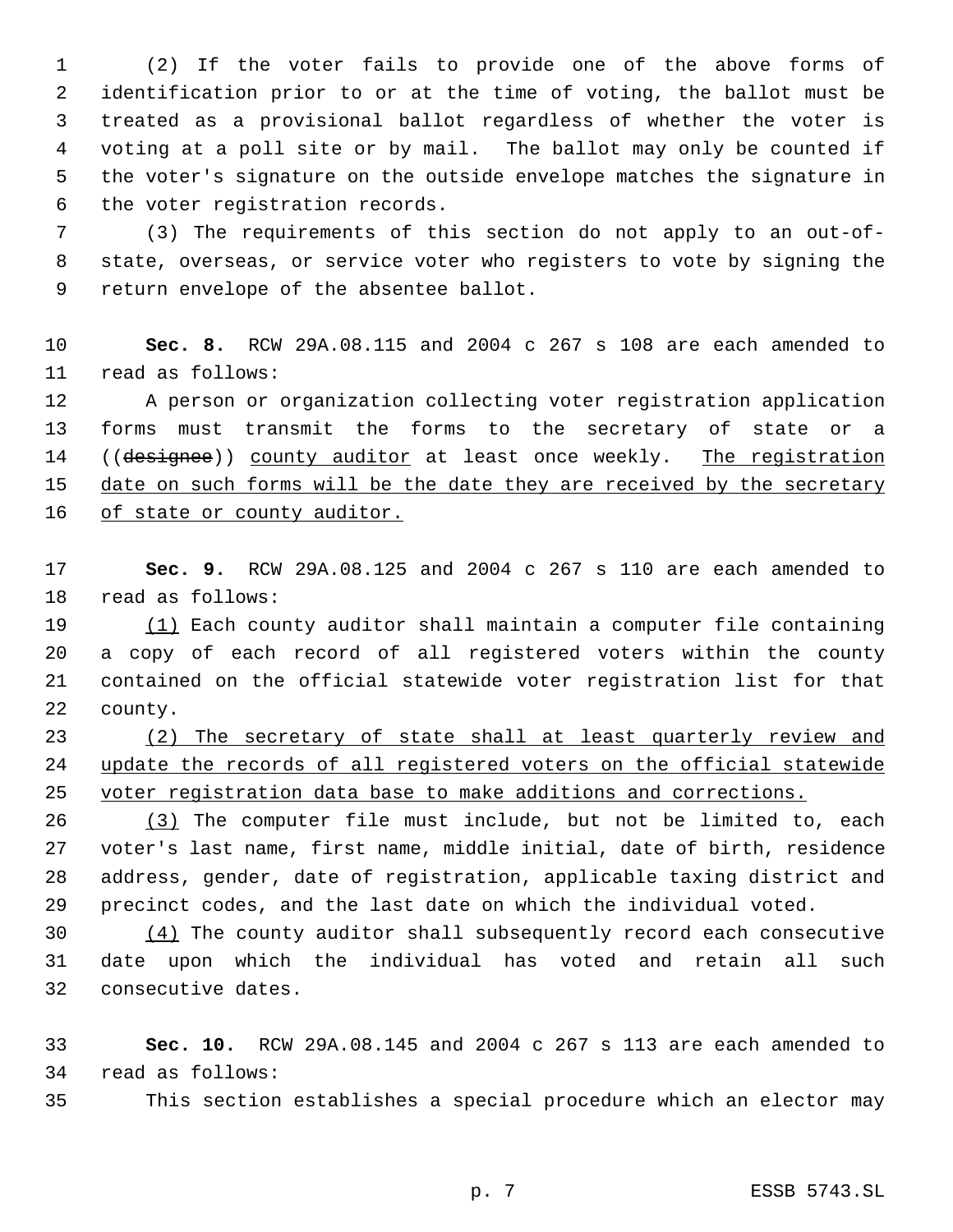use to register to vote or transfer a voter registration by changing his or her address during the period beginning after the closing of registration for voting at the polls under RCW 29A.08.140 and ending on the fifteenth day before a primary, special election, or general election. A qualified elector in the state may register to vote or change his or her registration address in person in the office of the 7 county auditor of the county in which the applicant resides, or at a voter registration location specifically designated for this purpose by 9 the county auditor ((of the county in which the applicant resides)) or 10 secretary of state, and apply for an absentee ballot for that primary or election. The auditor or registration assistant shall register that individual in the manner provided in this chapter. The application for an absentee ballot executed by the newly registered or transferred voter for the primary or election that follows the execution of the registration shall be promptly transmitted to the auditor with the completed voter registration form.

 **Sec. 11.** RCW 29A.08.210 and 2003 c 111 s 216 are each amended to read as follows:

 An applicant for voter registration shall complete an application providing the following information concerning his or her qualifications as a voter in this state:

 (1) The address of the last former registration of the applicant as 23 a voter in the state;

- (2) The applicant's full name;
- (3) The applicant's date of birth;
- 26 (4) The address of the applicant's residence for voting purposes;

 (5) The mailing address of the applicant if that address is not the same as the address in subsection (4) of this section;

(6) The sex of the applicant;

 (7) The applicant's Washington state driver's license number or Washington state identification card number, or the last four digits of the applicant's Social Security number if he or she does not have a Washington state driver's license or Washington state identification card;

 (8) A check box for the applicant to indicate that he or she does not have a Washington state driver's license, Washington state 37 identification card, or Social Security number;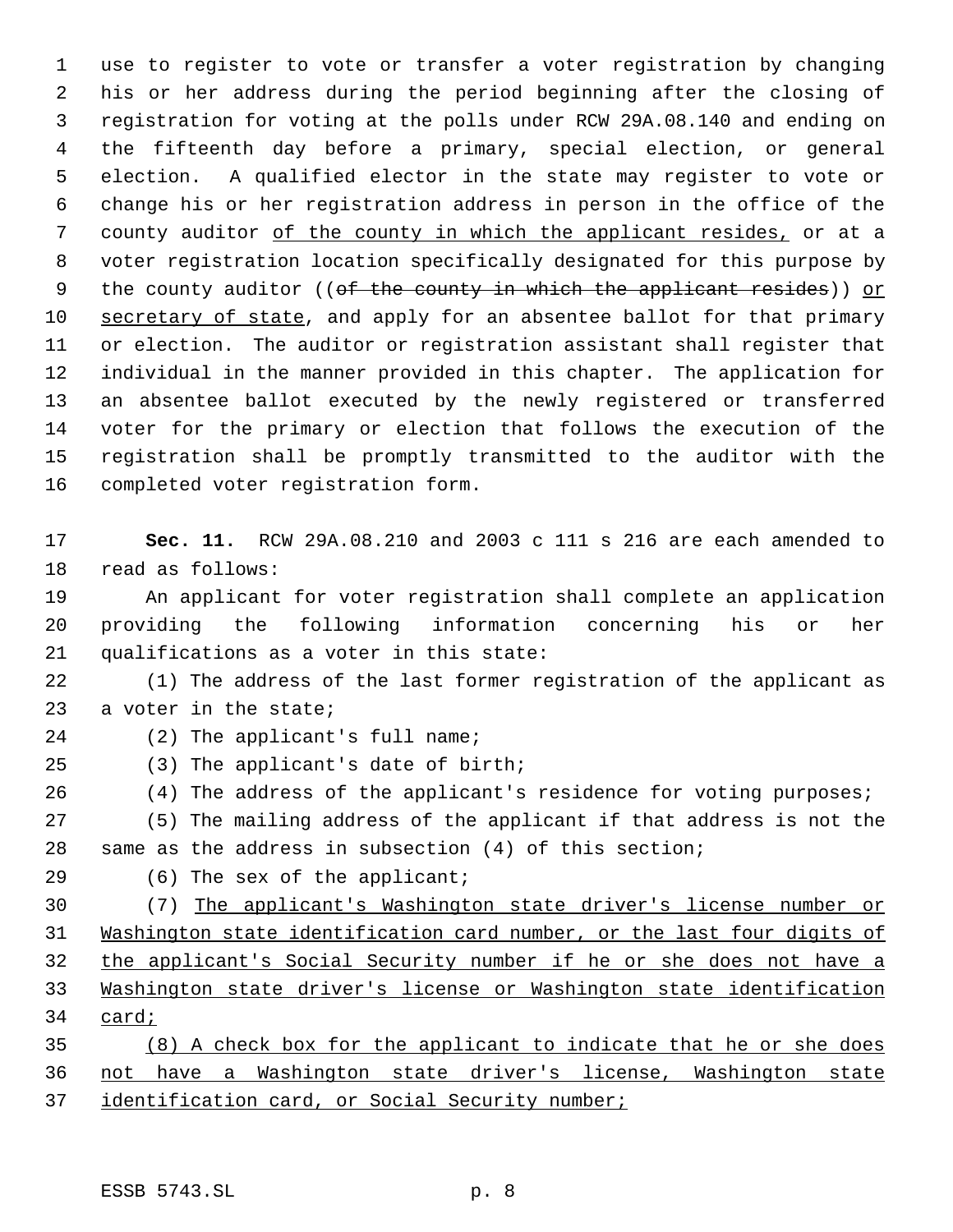- (9) A check box allowing the applicant to indicate that he or she 2 is a member of the armed forces, national guard, or reserves, or that he or she is an overseas voter;
- (10) A check box allowing the applicant to confirm that he or she is at least eighteen years of age;
- (11) Clear and conspicuous language, designed to draw the applicant's attention, stating that the applicant must be a United 8 States citizen in order to register to vote;
- 9 (12) A check box and declaration confirming that the applicant is a citizen of the United States;
- 
- 11  $((+8))$  (13) The following warning:

 "If you knowingly provide false information on this voter 13 registration form or knowingly make a false declaration about your qualifications for voter registration you will have committed a class 15 C felony that is punishable by imprisonment for up to five years, a 16 fine of up to ten thousand dollars, or both."

17 (14) The following affirmation by the applicant:

18 "By signing this document, I hereby assert, under penalty of perjury, that I am legally eligible to vote. If I am found to have 20 voted illegally, I may be prosecuted and/or fined for this illegal act. In addition, I hereby acknowledge that my name and last known address will be forwarded to the appropriate state and/or federal authorities if I am found to have voted illegally."

 (15) The oath required by RCW 29A.08.230 and a space for the applicant's signature; and

 $((+9))$   $(16)$  Any other information that the secretary of state determines is necessary to establish the identity of the applicant and prevent duplicate or fraudulent voter registrations.

 This information shall be recorded on a single registration form to be prescribed by the secretary of state.

 If the applicant fails to provide the information required for voter registration, the auditor shall send the applicant a verification 33 notice. The ((auditor shall not register the)) applicant may not be 34 registered until the required information is provided. If a verification notice is returned as undeliverable or the applicant fails 36 to respond to the notice within forty-five days, the ((auditor shall 37 not register the)) applicant shall not be registered to vote.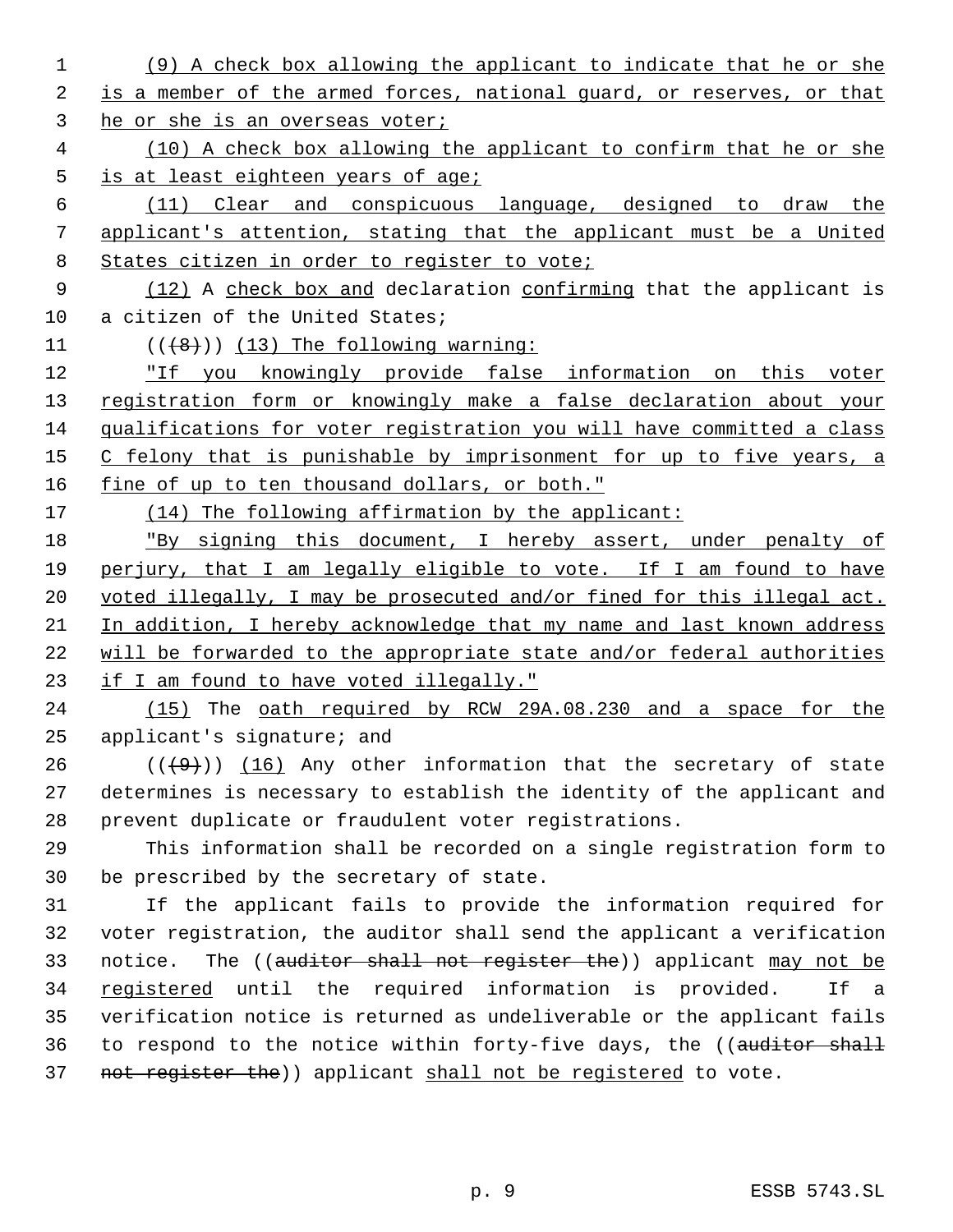((The following warning shall appear in a conspicuous place on the voter registration form:

 "If you knowingly provide false information on this voter registration form or knowingly make a false declaration about your qualifications for voter registration you will have committed a class C felony that is punishable by imprisonment for up to five years, or by 7 a fine of up to ten thousand dollars, or both imprisonment and fine.<sup>"</sup>))

 NEW SECTION. **Sec. 12.** A new section is added to chapter 29A.08 RCW to read as follows:

 (1) When a felony offender has completed all the requirements of his or her sentence, the county clerk shall immediately transmit this information to the secretary of state along with information about the county where the conviction occurred and the county that is the last known residence of the offender. The secretary of state shall maintain such records as part of the elections data base.

 (2) If the offender has completed all the requirements of all of his or her sentences for all of his or her felony convictions, the secretary of state shall transmit information about the restoration of the former felon's voting rights to the county auditor where the conviction took place and, if different, the county where the felon was last known to reside.

 **Sec. 13.** RCW 29A.08.250 and 2004 c 267 s 117 are each amended to read as follows:

 The secretary of state shall furnish registration forms necessary to carry out the registration of voters as provided by this chapter 26 without cost to the respective counties. ((All voter registration forms must include clear and conspicuous language, designed to draw an applicant's attention, stating that the applicant must be a United States citizen in order to register to vote. Voter registration application forms must also contain a space for the applicant to provide his or her driver's license number or the last four digits of his or her social security number as well as check boxes intended to allow the voter to indicate age and United States citizenship eligibility under the Help America Vote Act of 2002 (P.L. 107-252).))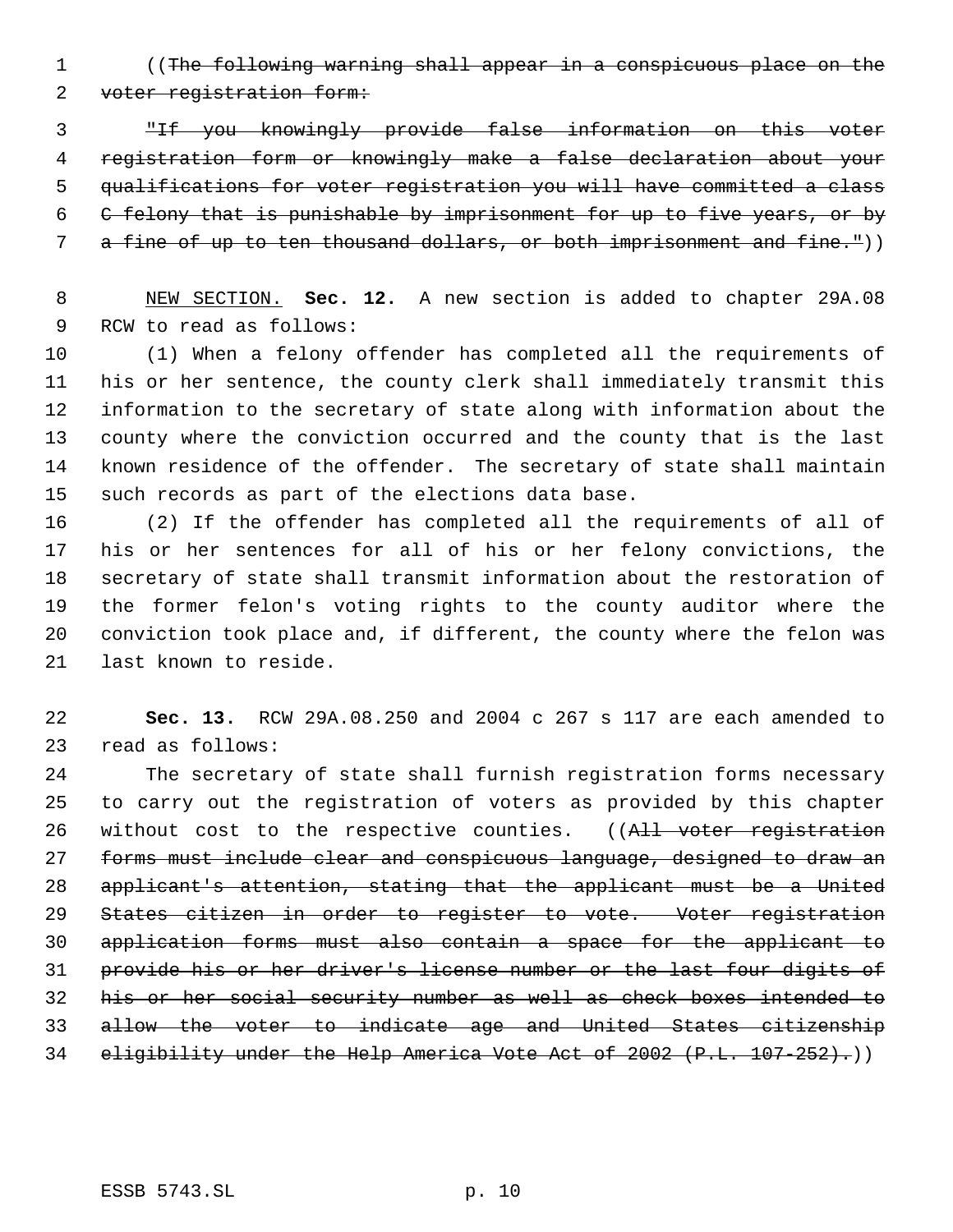**Sec. 14.** RCW 29A.08.330 and 2003 c 111 s 224 are each amended to read as follows:

 (1) The secretary of state shall prescribe the method of voter registration for each designated agency. The agency shall use either the state voter registration by mail form with a separate declination form for the applicant to indicate that he or she declines to register at this time, or the agency may use a separate form approved for use by the secretary of state.

 (2) The person providing service at the agency shall offer voter registration services to every client whenever he or she applies for service or assistance and with each renewal, recertification, or change of address. The person providing service shall give the applicant the same level of assistance with the voter registration application as is offered to fill out the agency's forms and documents, including information about age and citizenship requirements for voter registration.

 (3) The person providing service at the agency shall determine if the prospective applicant wants to register to vote or transfer his or her voter registration by asking the following question:

 "Do you want to register to vote or transfer your voter registration?"

 If the applicant chooses to register or transfer a registration, 23 the service agent shall ask the following:

(a) "Are you a United States citizen?"

 (b) "Are you or will you be eighteen years of age on or before the next election?"

 If the applicant answers in the affirmative to both questions, the agent shall then provide the applicant with a voter registration form and instructions and shall record that the applicant has requested to 30 register to vote or transfer a voter registration. If the applicant answers in the negative to either question, the agent shall not provide the applicant with a voter registration form.

 $(4)$  If an agency uses a computerized application process, it may, in consultation with the secretary of state, develop methods to capture simultaneously the information required for voter registration during a person's computerized application process.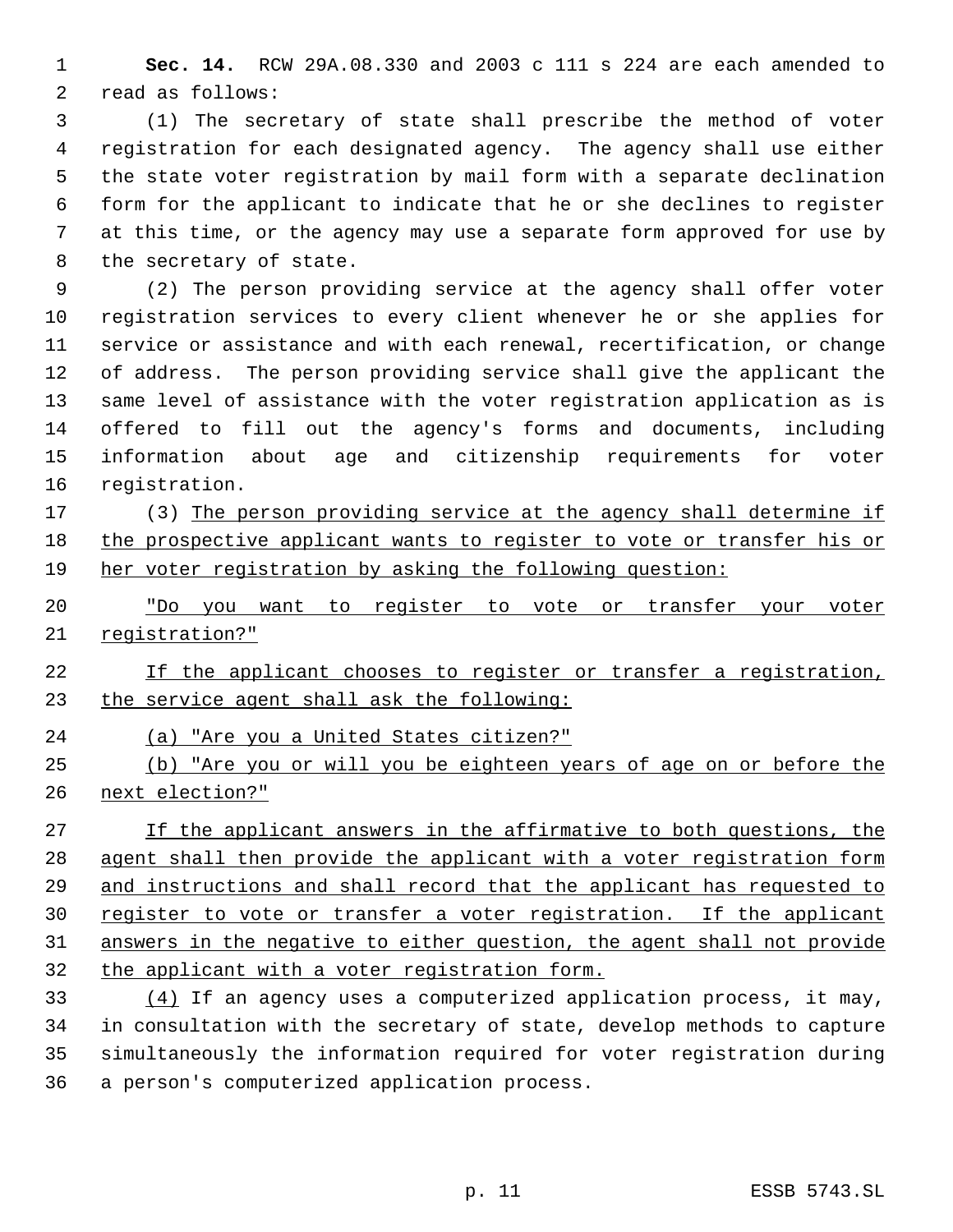(( $(4)$ )) (5) Each designated agency shall provide for the voter registration application forms to be collected from each agency office at least once each week. The agency shall then forward the application forms to the secretary of state each week. The secretary of state shall forward the forms to the county in which the applicant has registered to vote no later than ten days after the date on which the forms were received by the secretary of state.

 **Sec. 15.** RCW 29A.08.520 and 2004 c 267 s 126 are each amended to read as follows:

 (1) Upon receiving official notice of a person's conviction of a felony in either state or federal court, if the convicted person is a registered voter in the county, the county auditor shall cancel the defendant's voter registration. Additionally, the secretary of state 14 in conjunction with the department of corrections, the Washington state 15 patrol, the office of the administrator for the courts, and other 16 appropriate state agencies shall arrange for a ((periodie)) quarterly comparison of a list of known felons with the statewide voter 18 registration list. If a person is found on ((the department of 19 eorrections)) a felon list and the statewide voter registration list, the secretary of state or county auditor shall confirm the match 21 through a date of birth comparison and ((cancel)) suspend the voter registration from the official state voter registration list. The 23 canceling authority shall send ((notice of the proposed cancellation)) 24 to the person at his or her last known voter registration address a notice of the proposed cancellation and an explanation of the 26 requirements for restoring the right to vote once all terms of 27 sentencing have been completed. If the person does not respond within thirty days, the registration must be canceled.

29 (2) The right to vote may be restored by, for each felony conviction, one of the following:

 (a) A certificate of discharge issued by the sentencing court, as provided in RCW 9.94A.637;

# (b) A court order restoring the right, as provided in RCW 9.92.066; (c) A final order of discharge issued by the indeterminate sentence

review board, as provided in RCW 9.96.050; or

 (d) A certificate of restoration issued by the governor, as provided in RCW 9.96.020.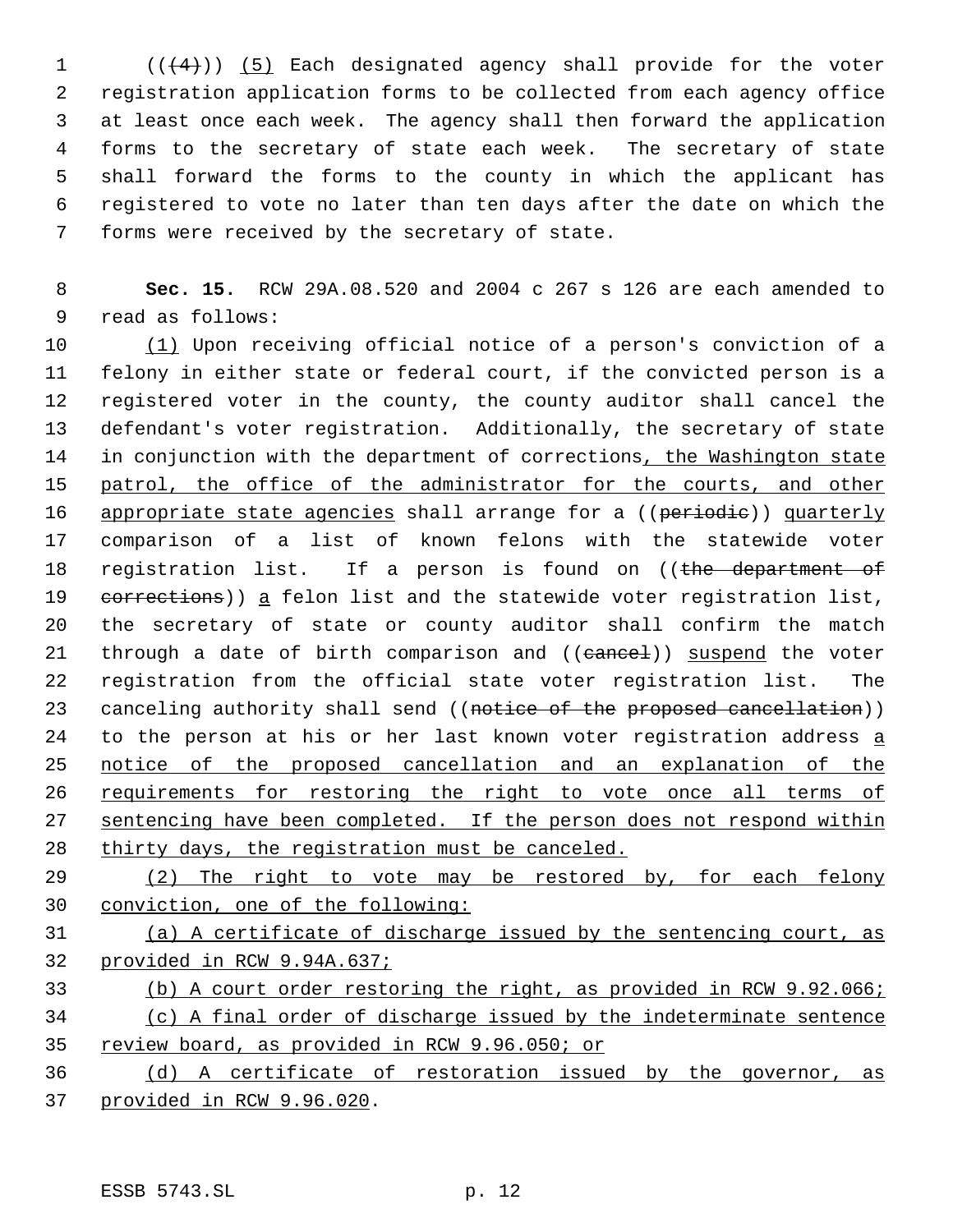**Sec. 16.** RCW 29A.08.651 and 2004 c 267 s 101 are each amended to read as follows:

 (1) The office of the secretary of state shall create and maintain a statewide voter registration data base. This data base must be a single, uniform, official, centralized, interactive computerized statewide voter registration list defined, maintained, and administered at the state level that contains the name and registration information of every legally registered voter in the state and assigns a unique identifier to each legally registered voter in the state.

 (2) The computerized list must serve as the single system for storing and maintaining the official list of registered voters 12 throughout the state.

 (3) The computerized list must contain the name and registration information of every legally registered voter in the state.

 (4) Under the computerized list, a unique identifier is assigned to each legally registered voter in the state.

 (5) The computerized list must be coordinated with other agency data bases within the state, including but not limited to the 19 department of corrections, the department of licensing, ((and)) the 20 department of health, the Washington state patrol, and the office of the administrator for the courts. The computerized list may also be coordinated with the data bases of election officials in other states.

 (6) Any election officer in the state, including any local election officer, may obtain immediate electronic access to the information contained in the computerized list.

 (7) All voter registration information obtained by any local election officer in the state must be electronically entered into the computerized list on an expedited basis at the time the information is provided to the local officer.

 (8) The chief state election officer shall provide support, as may be required, so that local election officers are able to enter information as described in subsection (3) of this section.

 (9) The computerized list serves as the official voter registration list for the conduct of all elections.

 (10) The secretary of state has data authority on all voter registration data.

 (11) The voter registration data base must be designed to accomplish at a minimum, the following: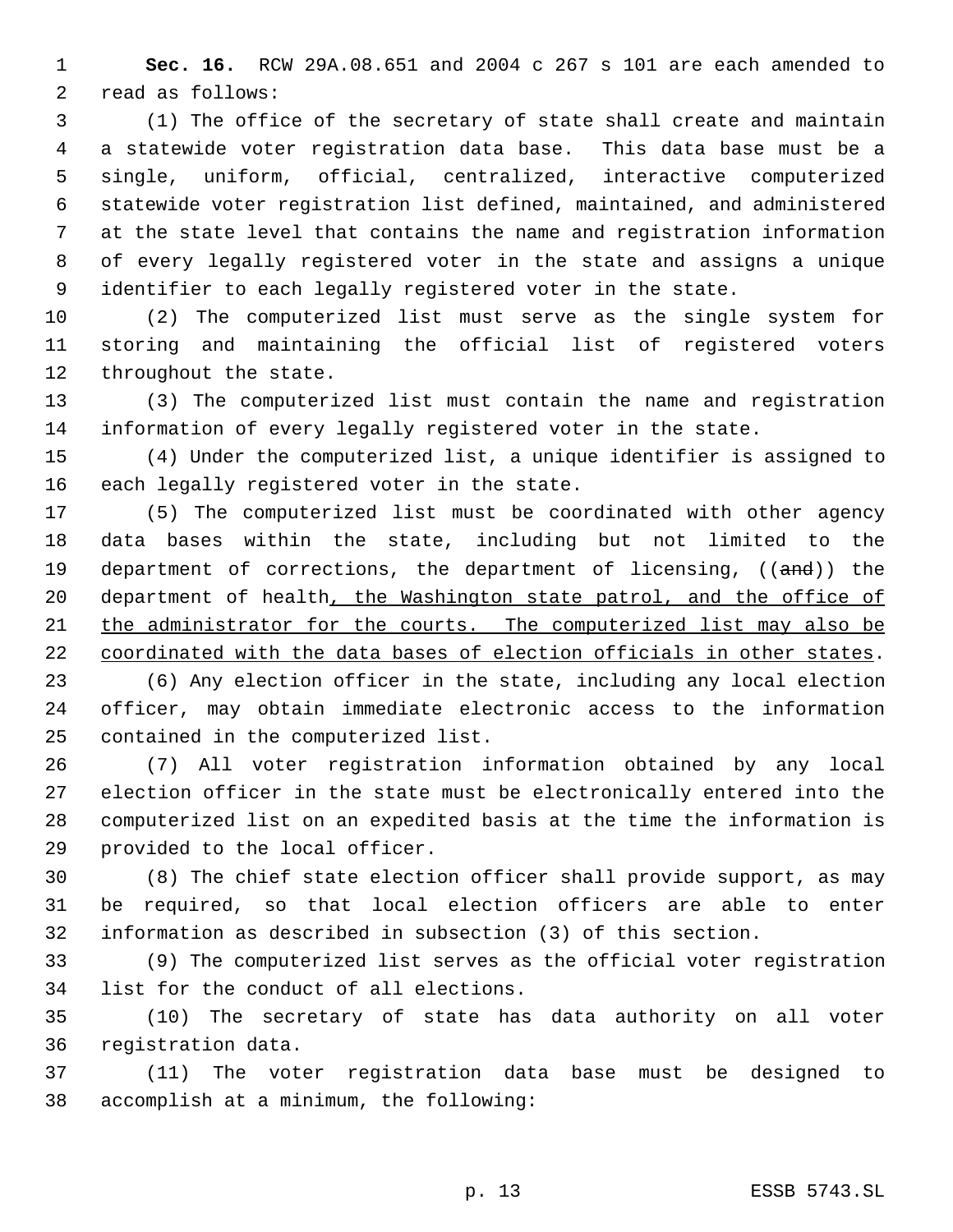(a) Comply with the Help America Vote Act of 2002 (P.L. 107-252);

(b) Identify duplicate voter registrations;

(c) Identify suspected duplicate voters;

 (d) Screen against the department of corrections, the Washington 5 state patrol, and other appropriate state agency data bases to aid in 6 the cancellation of voter registration of felons, of persons who have declined to serve on juries by virtue of not being citizens of the United States, and of persons determined to be legally incompetent to vote;

 (e) Provide up-to-date signatures of voters for the purposes of initiative signature checking;

 (f) Provide for a comparison between the voter registration data 13 base and the department of licensing change of address data base;

 (g) Provide online access for county auditors with the goal of real time duplicate checking and update capabilities; and

 (h) Provide for the cancellation of voter registration for persons who have moved to other states and surrendered their Washington state drivers' licenses.

 (12) In order to maintain the statewide voter registration data 20 base, the secretary of state may, upon agreement with other appropriate jurisdictions, screen against data bases maintained by election officials in other states and data bases maintained by federal agencies 23 including, but not limited to, the federal bureau of investigation, the 24 federal court system, the federal bureau of prisons, and the bureau of citizenship and immigration services.

 (13) The secretary of state shall retain information regarding previous successful appeals of proposed cancellations of registrations in order to avoid repeated cancellations for the same reason.

 (14) The secretary of state must review and update the records of all registered voters on the computerized list on a quarterly basis to make additions and corrections.

 **Sec. 17.** RCW 29A.08.710 and 2004 c 267 s 133 are each amended to read as follows:

 (1) The county auditor shall have custody of the original voter registration records for each county. The original voter registration form must be filed without regard to precinct and is considered confidential and unavailable for public inspection and copying. An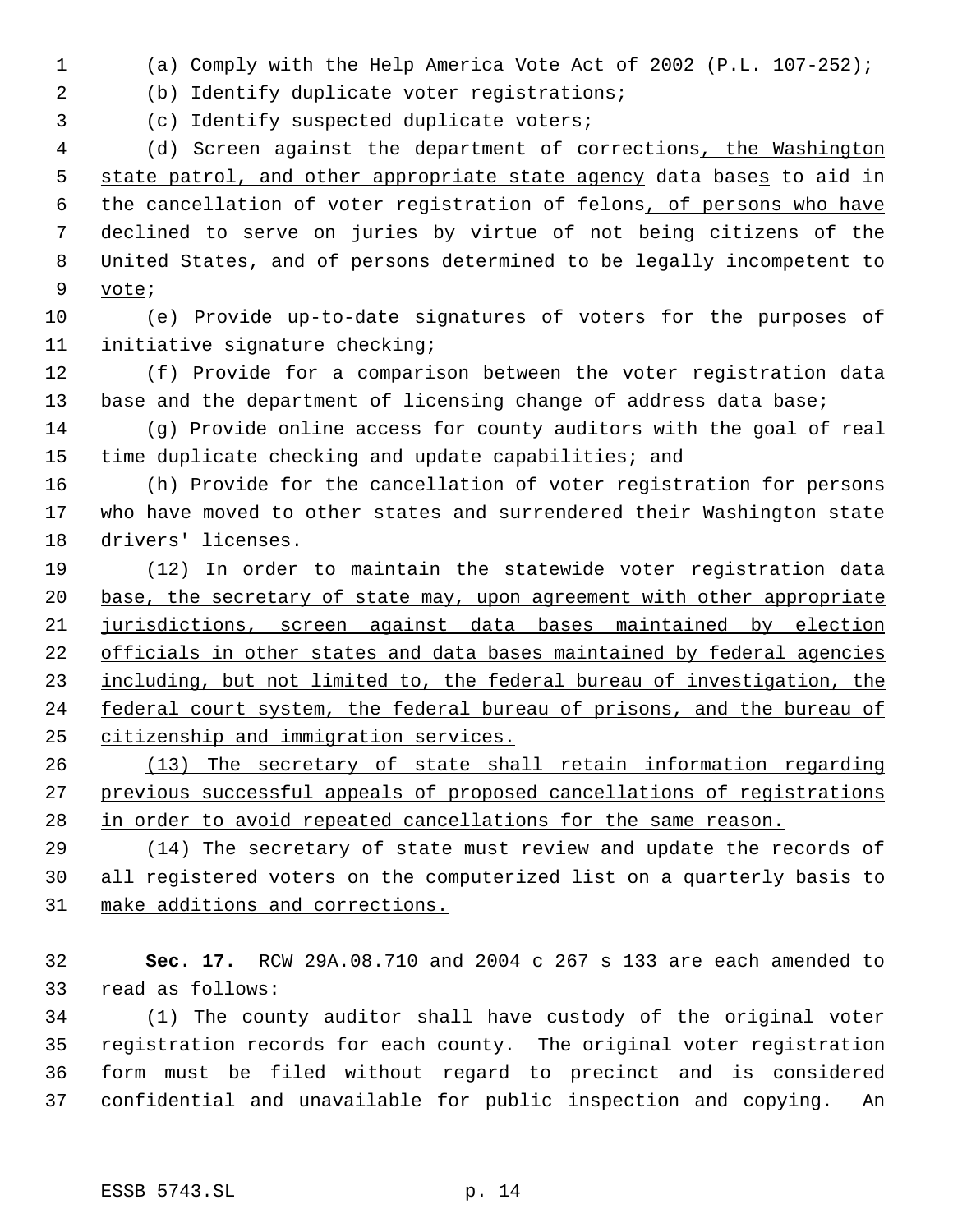automated file of all registered voters must be maintained pursuant to RCW 29A.08.125. An auditor may maintain the automated file in lieu of filing or maintaining the original voter registration forms if the automated file includes all of the information from the original voter registration forms including, but not limited to, a retrievable facsimile of each voter's signature.

 (2) The following information contained in voter registration records or files regarding a voter or a group of voters is available 9 for public inspection and copying, except as provided in RCW 40.24.060: 10 The voter's name, address, political jurisdiction, gender, date of 11 birth, voting record, date of registration, and registration number. 12 ((The address and political jurisdiction of a registered voter are 13 available for public inspection and copying except as provided by 14 chapter 40.24 RCW.)) No other information from voter registration records or files is available for public inspection or copying.

 **Sec. 18.** RCW 29A.08.720 and 2004 c 266 s 9 are each amended to read as follows:

 (1) In the case of voter registration records received through the department of licensing, the identity of the office at which any particular individual registered to vote is not available for public inspection and shall not be disclosed to the public. In the case of voter registration records received through an agency designated under RCW 29A.08.310, the identity of the agency at which any particular individual registered to vote is not available for public inspection and shall not be disclosed to the public. Any record of a particular individual's choice not to register to vote at an office of the department of licensing or a state agency designated under RCW 29A.08.310 is not available for public inspection and any information regarding such a choice by a particular individual shall not be disclosed to the public.

 (2) ((All)) Subject to the restrictions of RCW 29A.08.710, poll 32 books (( $\Theta$ r)), precinct lists, and current lists of registered voters( $(\tau$  except original voter registration forms or their images, shall be)) 34 are public records and must be made available for public inspection and 35 copying under such reasonable rules and regulations as the county 36 auditor or secretary of state may prescribe. The county auditor or 37 secretary of state shall promptly furnish current lists ((or mailing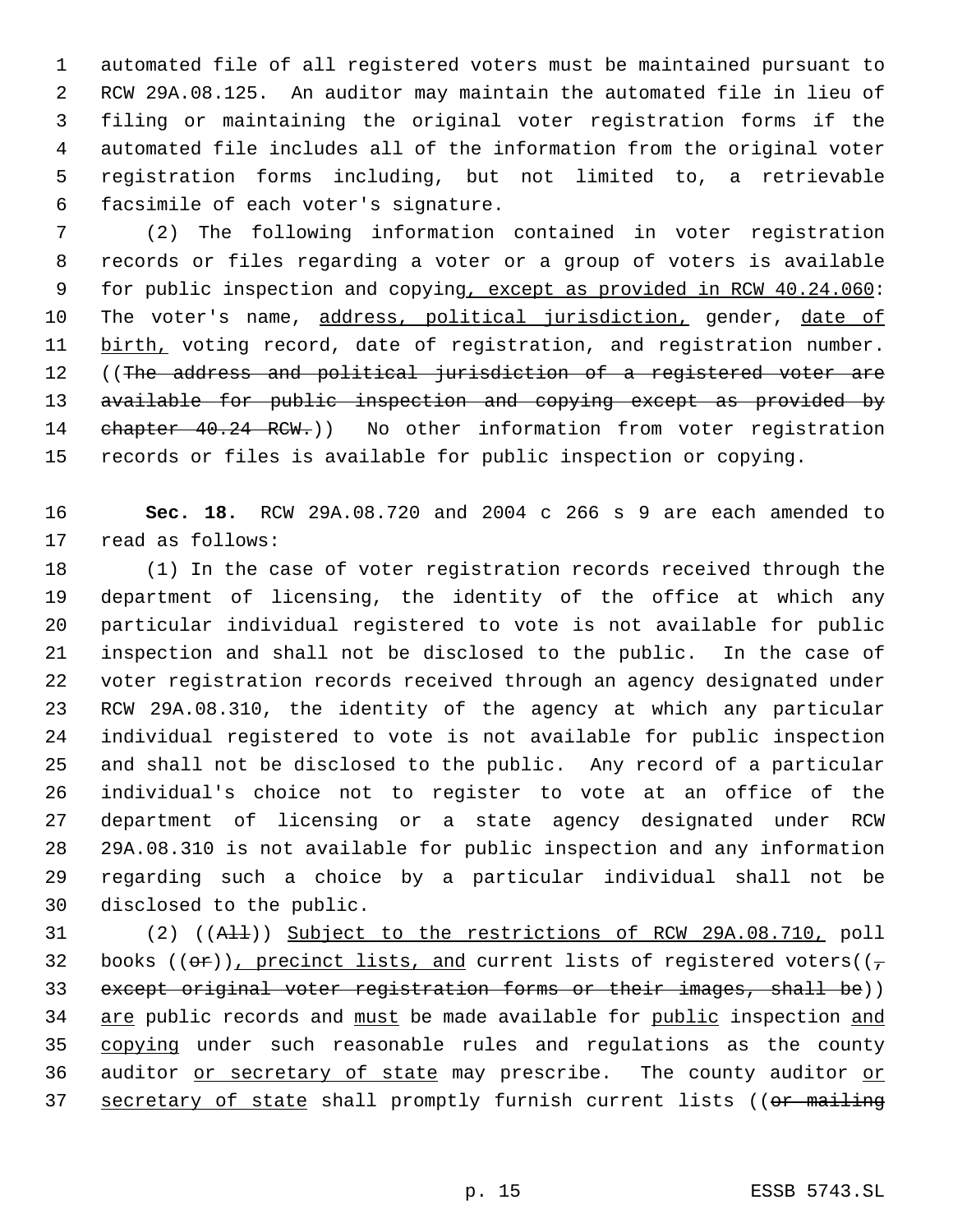**labels**)) of registered voters in his or her possession, at actual reproduction cost, to any person requesting such information. The lists ((and labels)) shall not be used for the purpose of mailing or delivering any advertisement or offer for any property, establishment, organization, product, or service or for the purpose of mailing or delivering any solicitation for money, services, or anything of value. However, the lists and labels may be used for any political purpose. The county auditor or secretary of state must provide a copy of RCW 9 29A.08.740 to the person requesting the material that is released under this section.

 **Sec. 19.** RCW 29A.08.740 and 2003 c 111 s 249 and 2003 c 53 s 176 are each reenacted and amended to read as follows:

 (1) Any person who uses registered voter data furnished under RCW 14 29A.08.720 ((or 29A.08.730)) for the purpose of mailing or delivering any advertisement or offer for any property, establishment, organization, product, or service or for the purpose of mailing or delivering any solicitation for money, services, or anything of value is guilty of a class C felony punishable by imprisonment in a state correctional facility for a period of not more than five years or a fine of not more than ten thousand dollars or both such fine and imprisonment, and is liable to each person provided such advertisement or solicitation, without the person's consent, for the nuisance value of such person having to dispose of it, which value is herein established at five dollars for each item mailed or delivered to the person's residence. However, a person who mails or delivers any advertisement, offer, or solicitation for a political purpose is not liable under this section unless the person is liable under subsection (2) of this section. For purposes of this subsection, two or more attached papers or sheets or two or more papers that are enclosed in the same envelope or container or are folded together are one item. Merely having a mailbox or other receptacle for mail on or near the person's residence is not an indication that the person consented to receive the advertisement or solicitation. A class action may be brought to recover damages under this section, and the court may award a reasonable attorney's fee to any party recovering damages under this section.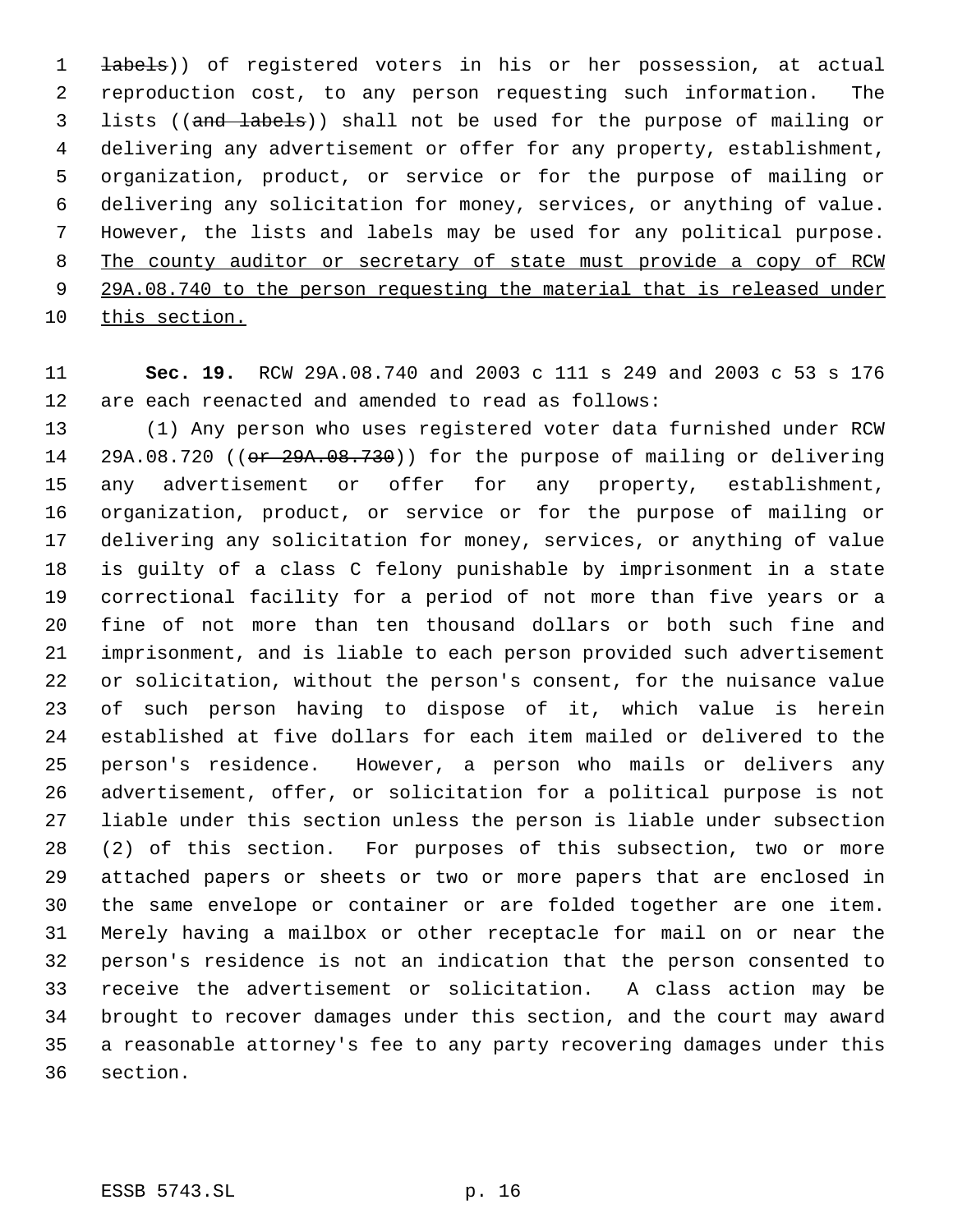(2) Each person furnished data under RCW 29A.08.720 ((or 2 29A.08.730)) shall take reasonable precautions designed to assure that the data is not used for the purpose of mailing or delivering any advertisement or offer for any property, establishment, organization, product, or service or for the purpose of mailing or delivering any solicitation for money, services, or anything of value. However, the data may be used for any political purpose. Where failure to exercise due care in carrying out this responsibility results in the data being used for such purposes, then such person is jointly and severally liable for damages under subsection (1) of this section along with any other person liable under subsection (1) of this section for the misuse of such data.

 **Sec. 20.** RCW 29A.08.775 and 2004 c 267 s 136 are each amended to read as follows:

 Only voters who appear on the official statewide voter registration list are eligible to participate in elections. Each county shall maintain a copy of that county's portion of the state list. The county must ensure that data used for the production of poll lists and other lists and mailings done in the administration of each election are 20 ((drawn from)) the same as the official statewide voter registration list.

 **Sec. 21.** RCW 29A.40.091 and 2004 c 271 s 135 are each amended to read as follows:

 The county auditor shall send each absentee voter a ballot, a security envelope in which to seal the ballot after voting, a larger envelope in which to return the security envelope, and instructions on how to mark the ballot and how to return it to the county auditor. The instructions that accompany an absentee ballot for a partisan primary must include instructions for voting the applicable ballot style, as provided in chapter 29A.36 RCW. The absentee voter's name and address 31 must be printed on the larger return envelope, which must also contain a declaration by the absentee voter reciting his or her qualifications and stating that he or she has not voted in any other jurisdiction at this election, together with a summary of the penalties for any 35 violation of any of the provisions of this chapter. The declaration must clearly inform the voter that it is illegal to vote if he or she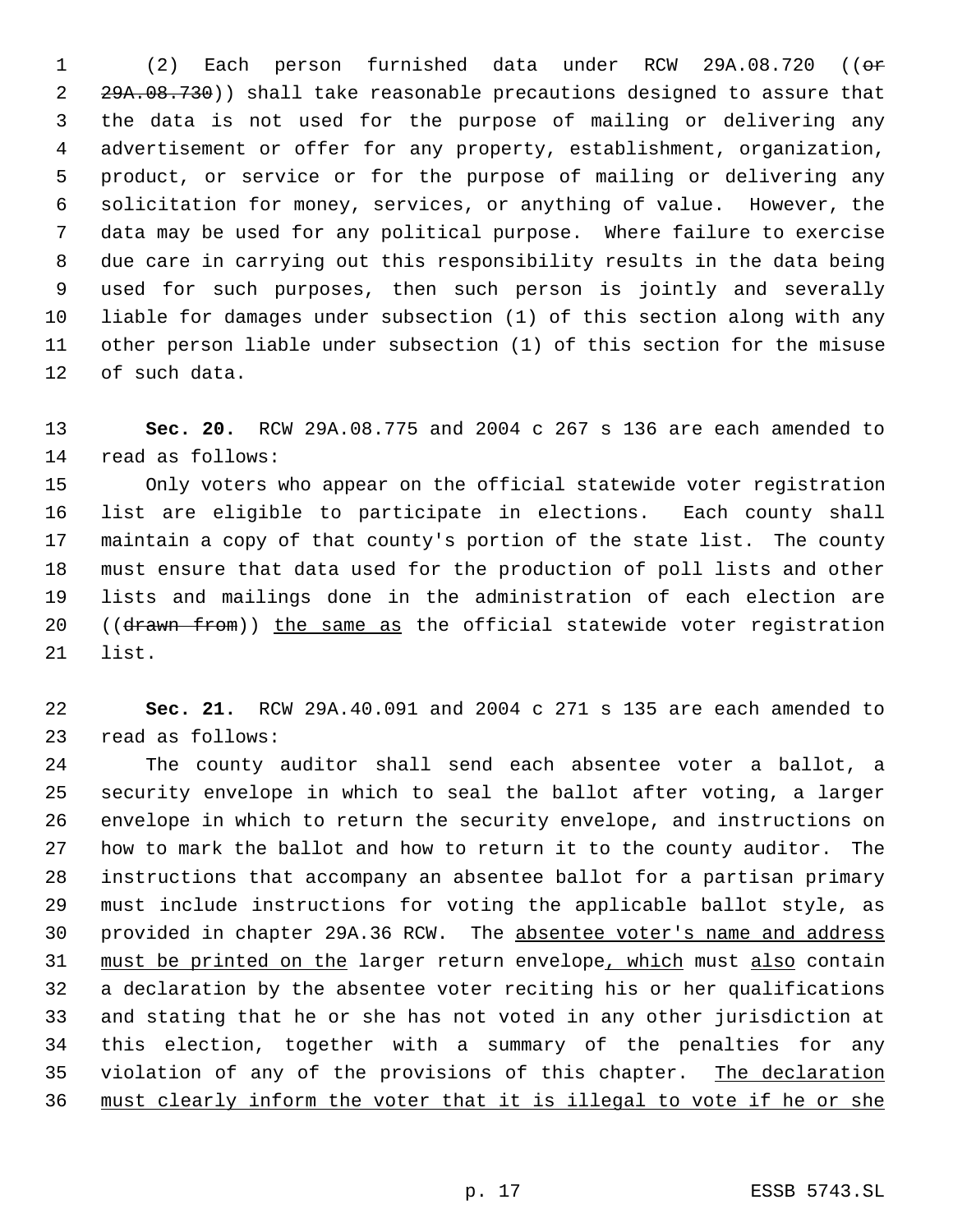1 is not a United States citizen; it is illegal to vote if he or she has 2 been convicted of a felony and has not had his or her voting rights restored; and, except as otherwise provided by law, it is illegal to cast a ballot or sign an absentee envelope on behalf of another voter. The return envelope must provide space for the voter to indicate the date on which the ballot was voted and for the voter to sign the oath. It must also contain a space so that the voter may include a telephone 8 number. A summary of the applicable penalty provisions of this chapter must be printed on the return envelope immediately adjacent to the space for the voter's signature. The signature of the voter on the return envelope must affirm and attest to the statements regarding the 12 qualifications of that voter and to the validity of the ballot. The 13 return envelope must also have a secrecy flap that the voter may seal that will cover the voter's signature and optional telephone number. For out-of-state voters, overseas voters, and service voters, the signed declaration on the return envelope constitutes the equivalent of a voter registration for the election or primary for which the ballot has been issued. The voter must be instructed to either return the ballot to the county auditor by whom it was issued or attach sufficient first class postage, if applicable, and mail the ballot to the appropriate county auditor no later than the day of the election or primary for which the ballot was issued.

 If the county auditor chooses to forward absentee ballots, he or she must include with the ballot a clear explanation of the qualifications necessary to vote in that election and must also advise a voter with questions about his or her eligibility to contact the county auditor. This explanation may be provided on the ballot envelope, on an enclosed insert, or printed directly on the ballot itself. If the information is not included, the envelope must clearly indicate that the ballot is not to be forwarded and that return postage is guaranteed.

 **Sec. 22.** RCW 29A.84.140 and 2003 c 111 s 2108 are each amended to read as follows:

 A person who knows that he or she does not possess the legal qualifications of a voter and who registers to vote is guilty of a ((misdemeanor punishable under RCW 9A.20.021)) class C felony.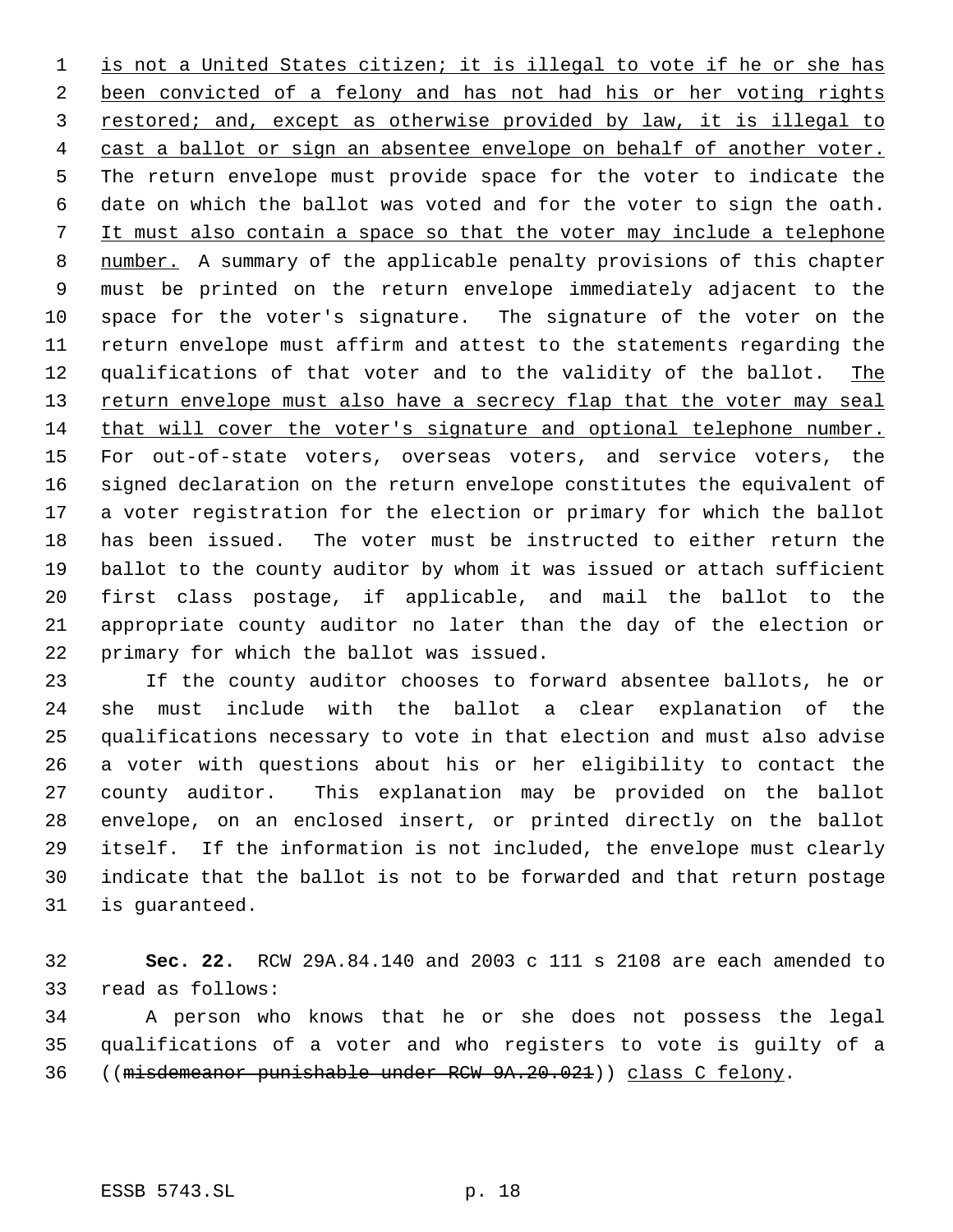**Sec. 23.** RCW 46.20.118 and 1990 c 250 s 37 are each amended to read as follows:

 The department shall maintain a negative file. It shall contain negatives of all pictures taken by the department of licensing as authorized by RCW 46.20.070 through 46.20.119. Negatives in the file shall not be available for public inspection and copying under chapter 42.17 RCW. The department may make the file available to official governmental enforcement agencies to assist in the investigation by the 9 agencies of suspected criminal activity. The department shall make the file available to the office of the secretary of state, at the expense 11 of the secretary of state, to assist in maintenance of the statewide 12 voter registration data base. The department may also provide a print to the driver's next of kin in the event the driver is deceased.

 **Sec. 24.** RCW 46.20.155 and 2004 c 249 s 7 are each amended to read as follows:

 (1) Before issuing an original license or identicard or renewing a license or identicard under this chapter, the licensing agent shall determine if the applicant wants to register to vote or transfer his or her voter registration by asking the following question:

 "Do you want to register to vote or transfer your voter registration?"

 If the applicant chooses to register or transfer a registration, 23 the agent shall  $((state))$  ask the following:

24 (("I would like to remind you that you must be a United States 25  $e^{i\theta}$  eitizen and at least eighteen years of age in order to vote."))

(1) "Are you a United States citizen?"

 (2) "Are you or will you be eighteen years of age on or before the next election?"

29 If the applicant answers in the affirmative to both questions, the agent shall then provide the applicant with a voter registration form and instructions and shall record that the applicant has requested to 32 register to vote or transfer a voter registration. If the applicant answers in the negative to either question, the agent shall not provide the applicant with a voter registration form.

(2) The department shall establish a procedure that substantially